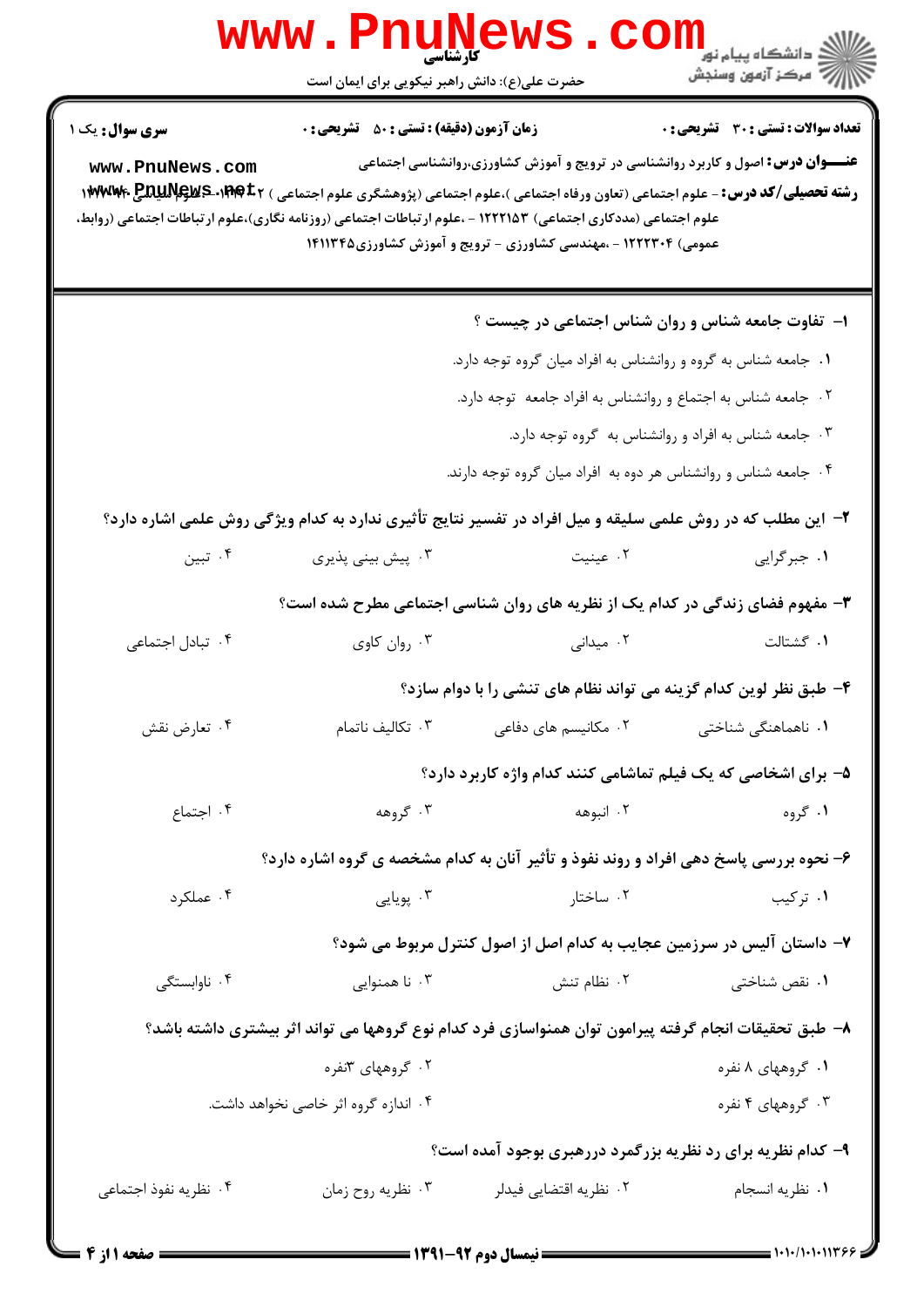|                                                         | <b>WWW.FILUNE</b><br>حضرت علی(ع): دانش راهبر نیکویی برای ایمان است                                                                                                                                                                                                                                                      |                                       | ر دانشڪاه پيام نور <mark>− ا</mark><br>// مرکز آزمون وسنڊش                              |
|---------------------------------------------------------|-------------------------------------------------------------------------------------------------------------------------------------------------------------------------------------------------------------------------------------------------------------------------------------------------------------------------|---------------------------------------|-----------------------------------------------------------------------------------------|
| <b>سری سوال : ۱ یک</b>                                  | <b>زمان آزمون (دقیقه) : تستی : 50 ٪ تشریحی : 0</b>                                                                                                                                                                                                                                                                      |                                       | <b>تعداد سوالات : تستی : 30 ٪ تشریحی : 0</b>                                            |
| www.PnuNews.com                                         | <b>رشته تحصیلی/کد درس:</b> علوم اجتماعی (تعاون ورفاه اجتماعی )،علوم اجتماعی (پژوهشگری علوم اجتماعی ) <b>۱۰۰Pp۲۰۰۲-، WAMUR-WAE</b> _<br>،علوم اجتماعی (مددکاری اجتماعی) ۱۲۲۲۱۵۳ - ،علوم ارتباطات اجتماعی (روزنامه نگاری)،علوم ارتباطات اجتماعی (روابط<br>عمومی) ۱۲۲۲۳۰۴ - ،مهندسی کشاورزی - ترویج و آموزش کشاورزی۱۴۱۱۳۴۵ |                                       | <b>عنـــوان درس:</b> اصول و کاربرد روانشناسی در ترویج و آموزش کشاورزی،روانشناسی اجتماعی |
|                                                         |                                                                                                                                                                                                                                                                                                                         |                                       | ∙ا– کدام گزینه می تواند نتایج تحقیقات میلیگرام را مورد تردید قرار دهد؟                  |
|                                                         | ۰۲ همنوایی                                                                                                                                                                                                                                                                                                              |                                       | ۰۱ نظارت                                                                                |
|                                                         | ۰۴ درماندگی آموخته شده                                                                                                                                                                                                                                                                                                  |                                       | ٠٣ عكس العمل                                                                            |
|                                                         | که ایزد در بیابانت دهد باز ″به کدام مسئله اشاره دارد؟                                                                                                                                                                                                                                                                   |                                       | 11- شعر ″ تو نیکی می کن و در دجله انداز                                                 |
| ۰۲ تأثیر پیچیدگی یا سادگی جوامع در رفتارهای نوع دوستانه |                                                                                                                                                                                                                                                                                                                         | ۰۱ وجود تفاوت های فرهنگی در کمک رسانی |                                                                                         |
|                                                         | ۰۴ وجود یک موقعیت اضطراری                                                                                                                                                                                                                                                                                               |                                       | ۰۳ وضعیت فرد نیازمند به کمک                                                             |
|                                                         |                                                                                                                                                                                                                                                                                                                         |                                       | ۱۲- کدام عامل می تواند در یک موقعیت اضطراری به عدم دخالت فرد منجر شود؟                  |
|                                                         | ۰۲ موقعیت برنامه ریزی شده                                                                                                                                                                                                                                                                                               |                                       | ۰۱ اقدام تأخیری                                                                         |
|                                                         | ۰۴ بی تفاوتی مداخله کننده                                                                                                                                                                                                                                                                                               |                                       | ۰۳ ابهام                                                                                |
|                                                         |                                                                                                                                                                                                                                                                                                                         |                                       | ۱۳- در دیدگاه روان کاوی اخلاق معادل با چیست؟                                            |
| ۰۴ ناخودآگاه                                            | ۰۳ خود                                                                                                                                                                                                                                                                                                                  |                                       | ۱. نهاد هراخود است. این فراخود                                                          |
|                                                         |                                                                                                                                                                                                                                                                                                                         |                                       | ۱۴– کدام دیدگاه اعتقاد چندانی به آموزش رسمی اخلاق در مدرسه ندارد؟                       |
| ۰۴ اجتماعی                                              | ۰۳ کلاسیک                                                                                                                                                                                                                                                                                                               | ۰۲ شرطی شدن                           | ۰۱ روانکاوی                                                                             |
|                                                         |                                                                                                                                                                                                                                                                                                                         |                                       | ۱۵– واقع نگری اخلاقی مربوط به کدام دوره رشدی از نظر پیاژه است؟                          |
| ۰۴ - ۵–۵ سالگی                                          | ۰۳ ـ ۱۵-۱۲ سالگی                                                                                                                                                                                                                                                                                                        | ۰۲ - ۹-۹ سالگی                        | ۰۱. ۹-۶ سالگی                                                                           |
|                                                         | ۱۶– مرحله گرایش به پسرخوب-دختر ناز بودن در کدام دوره از مراحل رشد اخلاقی کلبرگ قرار دارد؟                                                                                                                                                                                                                               |                                       |                                                                                         |
| ۰۴ عرفی                                                 | ۰۳ پیش عرفی                                                                                                                                                                                                                                                                                                             | ۰۲ پیش اخلاقی                         | ۰۱ پس عرفی                                                                              |
|                                                         |                                                                                                                                                                                                                                                                                                                         |                                       | ۱۷– روش تحقیق اخلاق در دین اسلام کدام بوده است؟                                         |
|                                                         | ۰۲ بررسی تجربیات گذشته                                                                                                                                                                                                                                                                                                  |                                       | ۰۱ تشویق و تنبیه                                                                        |
|                                                         | ۰۴ آزمایش                                                                                                                                                                                                                                                                                                               |                                       | ۰۳ مشاهده طولی                                                                          |
|                                                         |                                                                                                                                                                                                                                                                                                                         |                                       |                                                                                         |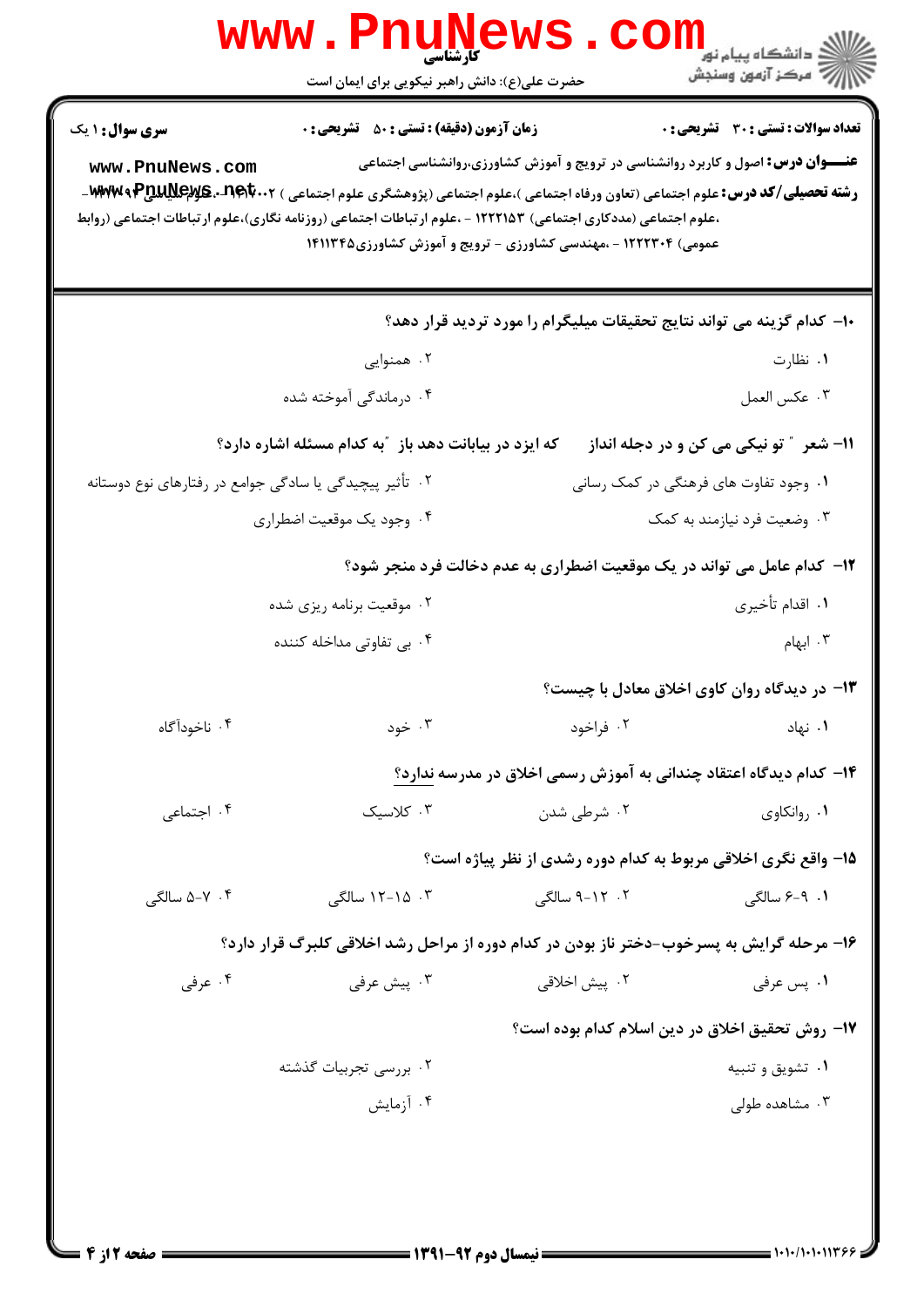|                                                           | <b>WWW . P</b><br>UIN<br>کارشناسی<br>حضرت علی(ع): دانش راهبر نیکویی برای ایمان است |                                                                                                                                                                                                                                                                                                                                                                                                                   | ر آمرڪز آزمون وسنڊش                                  |  |
|-----------------------------------------------------------|------------------------------------------------------------------------------------|-------------------------------------------------------------------------------------------------------------------------------------------------------------------------------------------------------------------------------------------------------------------------------------------------------------------------------------------------------------------------------------------------------------------|------------------------------------------------------|--|
| <b>سری سوال : ۱ یک</b><br>www.PnuNews.com                 | <b>زمان آزمون (دقیقه) : تستی : 50 ٪ تشریحی : 0</b>                                 | <b>عنـــوان درس:</b> اصول و کاربرد روانشناسی در ترویج و آموزش کشاورزی،روانشناسی اجتماعی<br><b>رشته تحصیلی/کد درس:</b> علوم اجتماعی (تعاون ورفاه اجتماعی )،علوم اجتماعی (پژوهشگری علوم اجتماعی ) <b>۱۸۴۴۰۰ MAMU و WAMW۹ P-</b><br>،علوم اجتماعی (مددکاری اجتماعی) ۱۲۲۲۱۵۳ - ،علوم ارتباطات اجتماعی (روزنامه نگاری)،علوم ارتباطات اجتماعی (روابط<br>عمومی) ۱۲۲۲۳۰۴ - ،مهندسی کشاورزی - ترویج و آموزش کشاورزی۱۴۱۱۳۴۵ | <b>تعداد سوالات : تستی : 30 ٪ تشریحی : 0</b>         |  |
|                                                           |                                                                                    | ۱۸– نتیجه نهایی که می توان در مورد پرخاشگری گرفت در کدام گزینه آمده است؟                                                                                                                                                                                                                                                                                                                                          |                                                      |  |
|                                                           |                                                                                    |                                                                                                                                                                                                                                                                                                                                                                                                                   | ۰۱ امری ذاتی است.                                    |  |
| ۰۲ پرخاشگری می تواند قویا ً تحت تأثیر عوامل اجتماعی باشد. |                                                                                    |                                                                                                                                                                                                                                                                                                                                                                                                                   |                                                      |  |
| ۰۳ پرخاشگری نتیجه تخلیه هیدرولیکی نرون مغز است.           |                                                                                    |                                                                                                                                                                                                                                                                                                                                                                                                                   |                                                      |  |
|                                                           |                                                                                    |                                                                                                                                                                                                                                                                                                                                                                                                                   | ۰۴ پرخاشگری نتیجه تغییر در کروموزم ها است.           |  |
|                                                           |                                                                                    | ۱۹- نظریه پردازان انگیزش کدام شیوه را جهت کنترل پرخاشگری پیشنهاد می دهند؟                                                                                                                                                                                                                                                                                                                                         |                                                      |  |
| ۰۴ سرکوب                                                  | ۰۳ هيپنوتيزم                                                                       | ۰۲ پالایش                                                                                                                                                                                                                                                                                                                                                                                                         | ۰۱ انکار                                             |  |
|                                                           |                                                                                    |                                                                                                                                                                                                                                                                                                                                                                                                                   | <b>۲۰</b> - کدام گزینه به ویژگی های نگرش اشاره دارد؟ |  |
| ۰۴ حولی بودن                                              | ۰۳ بیرونی بودن آن                                                                  | ۰۲ وجود ثبات و دوام                                                                                                                                                                                                                                                                                                                                                                                               | ۰۱ موقتی بودن نگرش                                   |  |
|                                                           |                                                                                    | <b>۲۱</b> – کدام گزینه در مورد تکوین نگرش ها می تواند صحیح باشد؟                                                                                                                                                                                                                                                                                                                                                  |                                                      |  |
| ۰۲ دو قلو های یک تخمکی شباهت نگرشی بیشتری دارند.          |                                                                                    | ۰۱ تکامل نگرش امری تکوینی است.                                                                                                                                                                                                                                                                                                                                                                                    |                                                      |  |
| ۰۴ تکوین نگرش امری تدریجی است.                            |                                                                                    | ۰۳ تغییر نگرش به فرهنگ بستگی دارد.                                                                                                                                                                                                                                                                                                                                                                                |                                                      |  |
|                                                           |                                                                                    | ۲۲– در کدام الگوی شکل گیری نگرش، بر حداکثر سوددهی یک نگرش توصیه می شود؟                                                                                                                                                                                                                                                                                                                                           |                                                      |  |
| ۰۴ هماهنگی شناختی                                         | ۰۳ شرطی شدن                                                                        | ۰۲ مشوق ها و تعارض ها                                                                                                                                                                                                                                                                                                                                                                                             | ۰۱ تقويت                                             |  |
|                                                           |                                                                                    | ۲۳- طبق نظریه شرطی شدن در نگرش، ساده ترین عامل در آیجاد یک نگرش کدام است؟                                                                                                                                                                                                                                                                                                                                         |                                                      |  |
| ۰۴ تقويت ثانويه                                           | ۰۳ غريزه                                                                           | ۰۲ بینش                                                                                                                                                                                                                                                                                                                                                                                                           | ۰۱ تداعی                                             |  |
|                                                           |                                                                                    | ۲۴- اگر تأثیر پیامهایی که اول ارائه شده است بیشتر باشد چه پدیده ای رخ داده است؟                                                                                                                                                                                                                                                                                                                                   |                                                      |  |
| ۰۴ اثر تقدم                                               | ۰۳ پیام پس گستر                                                                    | ۰۲ پیام تأثیری                                                                                                                                                                                                                                                                                                                                                                                                    | ۱. اثر تأخر                                          |  |
|                                                           |                                                                                    | ۲۵- کدام الگوی تغییر نگرش ،بیشتر شناختی و انفرادی می باشد ؟                                                                                                                                                                                                                                                                                                                                                       |                                                      |  |
|                                                           |                                                                                    |                                                                                                                                                                                                                                                                                                                                                                                                                   |                                                      |  |